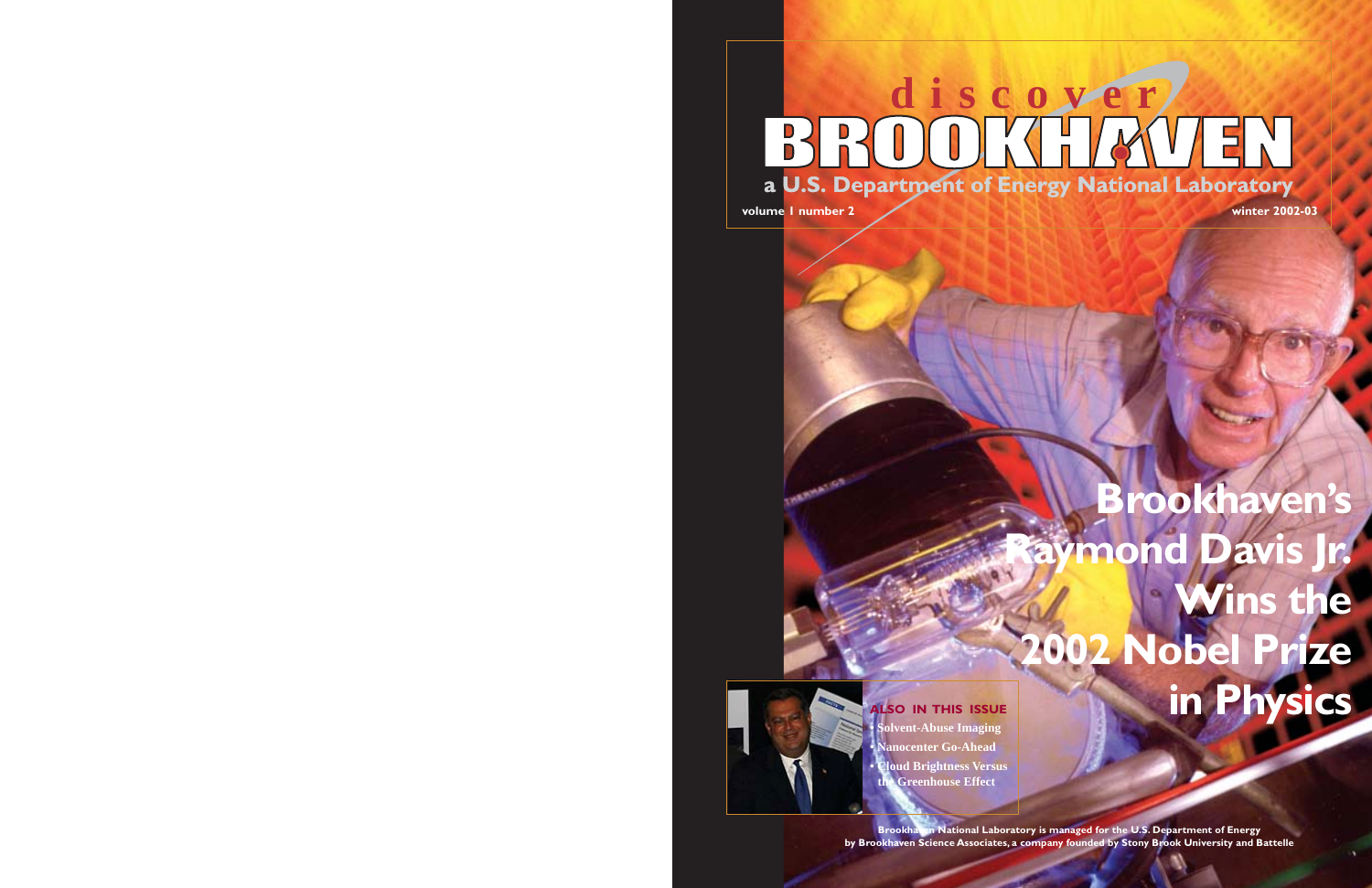#### **IN THIS ISSUE**

Celebrating Bro

Brookhaven's R

#### Energy Secreta

#### Brain Imaging S

#### Quantifying Cloud the Magnitud

| ting Brookhaven's Fifth Nobel Prize                                        | inside cover   |
|----------------------------------------------------------------------------|----------------|
| iven's Raymond Davis Jr. Wins the 2002 Nobel Prize in Physics              | $\overline{2}$ |
| Meet Ray Davis                                                             | $\overline{4}$ |
| Instrumentation Research & Development at Brookhaven                       | 5              |
| Secretary Abraham Gives Nanocenter Go-Ahead                                | 6              |
| Introducing DOE's Nanocenter Initiative                                    | 6              |
| The National Synchrotron Light Source at Brookhaven                        | 7              |
| The Laser Electron Accelerator Facility                                    | 8              |
| The Transmission Electron Microscope                                       | 9              |
| aging Study Offers First Clues to the Abuse of Inhaled Solvents            | $\overline{0}$ |
| Meet Stephen Dewey and Madina Gerasimov                                    | $ 2\rangle$    |
| Positron Emission Tomography at Brookhaven                                 | 3              |
| ving Cloud Brightness May Help Gauge<br>lagnitude of the Greenhouse Effect | 14             |
| Meet Stephen Schwartz                                                      | 16             |
| Cloud Reflectivity Versus Cloud Water                                      | 7              |
| Brookhaven's Atmospheric Chemical Transport Computer Model                 | 7              |
|                                                                            |                |



**ON THE COVER:** Retired Brookhaven chemist Raymond Davis Jr., who is a co-

winner of the 2002 Nobel Prize in Physics, is seen in his Chemistry Department laboratory with part of a neutrino detection system (see cover story on page 2).

managed for the U.S. Department of Energy by Brookhaven Science Associates, a company founded by Stony Brook University and Battelle

*a passion for discovery*

# **Celebrating Brookhaven's Fifth Nobel Prize**

Welcome to the second issue of*discover BROOKHAVEN*, a magazine dedicated to exploring and explaining the scientific research and discoveries made atthe U.S. Department of Energy's Brookhaven National Laboratory.



IN STOCKHOLM ON DECEMBER 10, 2002, retired Brookhaven chemist Raymond Davis Jr. had the honor and the pleasure of receiving the 2002 Nobel Prize in Physics from the King of Sweden, a prize that Davis

BY PETER PAUL INTERIM BROOKHAVEN LABORATORY DIRECTORAND BROOKHAVEN SCIENCE ASSOCIATES PRESIDENT

shares half with Masatoshi Koshiba of the University of Tokyo, Japan, "for pioneering contributions in astrophysics, in particular for the detection of cosmic neutrinos." Their work, respectively, proved that fusion powers the sun and showed that neutrinos oscillate among their three types as they travel from the Sun. The other half of the prize was awarded to Riccardo Giacconi ofAssociated Universities, Inc. in Washington, D.C., "for pioneering contributions to astrophysics, which have led to the discovery of cosmic x-ray sources."

Davis's prize is the fifth Physics Nobel to be awarded to scientistswho have done research at the Laboratory. While three of these prizes were awarded for experiments at Brookhaven's Alternating Gradient Synchrotron accel-

erator and one was awarded for theory developed by visiting scientists, this is the first Nobel Prize in Physics to be awarded to a member of Brookhaven's scientific staff.



Following the October 8 announcement of Davis's win, several hundred of his colleagues and well-wishers gathered in the Laboratory's Berkner Hall on October 14, to celebrate his reward for having opened a new window on the universe by being the first to detect solar neutrinos, as

> well as the occasion of his 88thbirthday. On behalf of Brookhaven, I was proud to congratulate Ray Davis because, starting early in his career and despite all odds, he had the single-minded vision, daring, and persistence of a person far ahead of his time and the rest of the world to do the impossible and succeed in solving a most fundamental

problem in science.

As was recalled by the speakers at this gathering, Davis's work also represents the best of Brookhaven, as a place where scientists have been encouraged to chart the course of their researchon the map of the Laboratory's interdisciplinary mission. At Brookhaven, theory and experiment aim for the science ahead of the curve, advanced detector and

instrumentation development are the foundation for sound experimentation, and a passion for discovery inspires the Laboratory's staff, facilityusers, and other visiting scientists every day.



Retired Brookhaven chemist Raymond Davis Jr., with his wife Anna by his side,receives a standing ovation from the Laboratory crowd that celebrated his winning the 2002 Nobel Prize in Physics and his 88th birthday.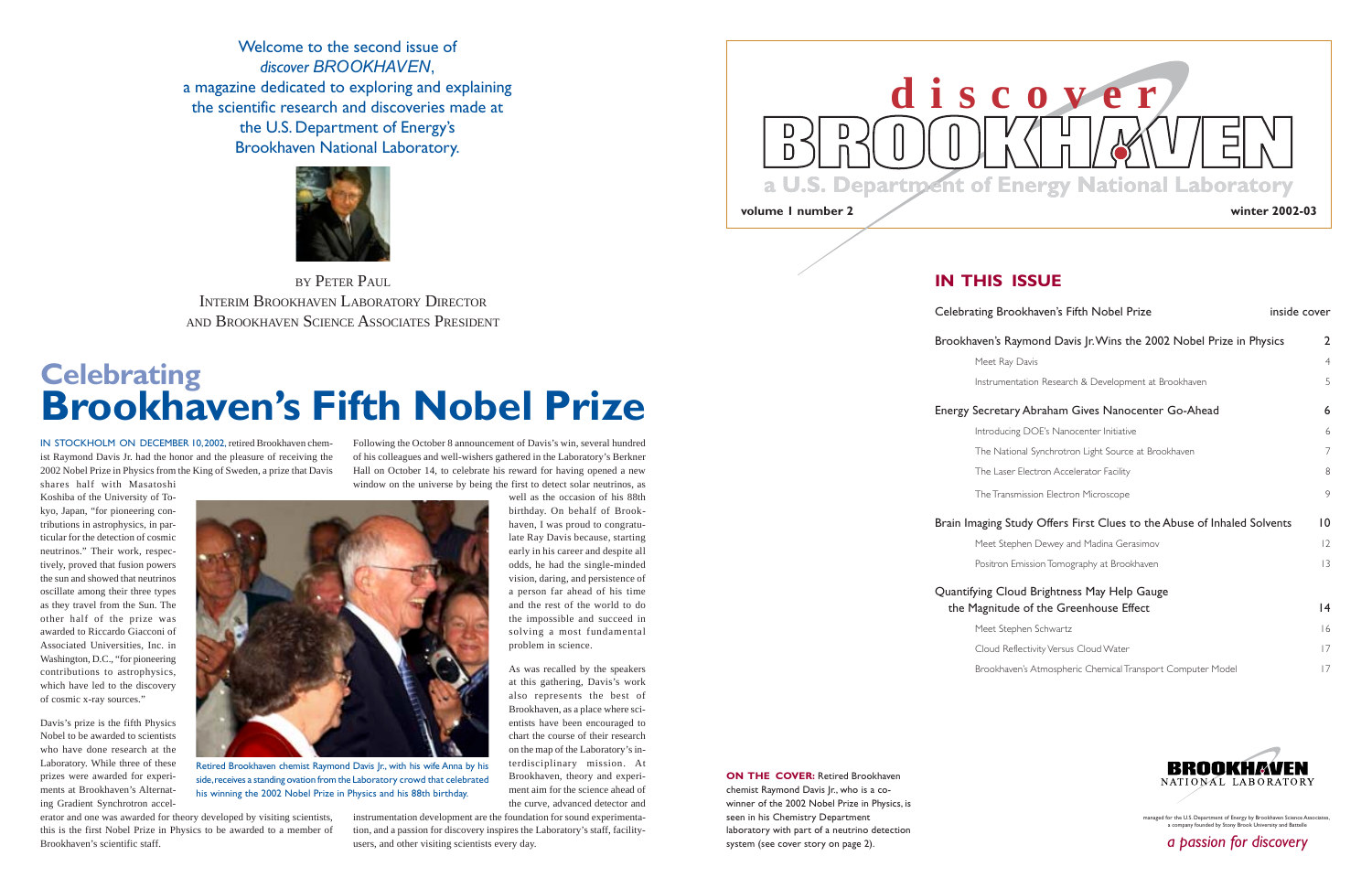For being the first to detect neutrinos from the Sun, Brookhaven's Raymond Davis |r. is co-recipient of the 2002 Nobel Prize in Physics. In answering the question, "Why does the Sun shine?" Davis's experiment also raised another question: "Do neutrinos change form as they travel from the Sun?" Inspired by Davis, later experiments have answered, "Yes!"

# **Wins the 2002 Nobel Prize in Physics**

BY MONA S. ROWE

Commission, the Energy Research & Development Administration, and the Division of Nuclear Physics of the U.S. Department of Energy (DOE).

To follow up upon Davis's research, other Laboratory scientists have been studying solar neutrino physics, first as part of the GALLEX experiment in Italy and, more recently, as collaborators at the Sudbury Neutrino Observatory (SNO) in Canada. Brookhaven's participation in GALLEX and SNO has been supported by the Office of High-Energy & Nuclear Physics within DOE's Office of Science.

#### CHLORINE-ARGON METHOD

says Davis. "I had a lot of fun doing the work, and I could never have done it without the help of colleagues all over the world, especially at BNL, the Homestake Mine, and the University of Pennsylvania." SOME 4,800 FEET UNDERGROUND, in a gold mine in the Black Hills of South Dakota, Brookhaven's Raymond Davis Jr. and his small research team operated a subterranean astronomy observatory from 1967 to 1985 to examine the core reaction of the Sun.

Brookhaven's solar neutrino research at the Homestake Gold Mine wasfunded, in succession, by the Chemistry Office of the Atomic Energy Within the core of the Sun, light and heat up to temperatures of 27 mil-

Wolfgang Pauli first postulated the neutrino, in 1930. In 1938, Hans Bethe, who won the 1967 Nobel Prize in Physics for this work, established that the formation of helium from four protons is responsible for the energy generated by stars such as the Sun. Verifying this theory by detecting the resulting neutrinos, neutrinos, do neutrinos change form as they travel from the Sun? Eventually confirming Davis's results, later experiments found the answer to be yes, neutrinos do oscillate. Now, 38 years after the publication of the first of many pivotal papers on

lion degrees Fahrenheit are produced as a result of fusion, a reaction in which hydrogen nuclei — protons — are transformed into helium. In the process, two neutrinos arise for each heliumnucleus formed.

however, was considered an impossibility. In 1956, Frederick Reines, who earned half of the 1995 Nobel Prize in Physics for this research, and Clyde Cowan were the first experimentally to prove the existence of the neutrino particle, by observing antineutrinos coming from the Savannah River nuclear reactor — where, in 1954, Raymond Davis had also set up an experiment, but one using what is called the chlorine-argon neutrino method for detecting neutrinos directly. his solar neutrino research, Davis, a BNL retired chemist, has been awarded the 2002 Nobel Prize in Physics. He shares one half of the prize with Masatoshi Koshiba, of the University of Tokyo, Japan, and both are cited "for pioneering contributions to astrophysics, in particular for the detection of cosmic neutrinos." The other half of this year's physics prize was given to Riccardo Giacconi of Associated Universities, Inc., in Washington, D.C., who was cited "for pioneering contributions to astrophysics, which have led to the discovery of cosmic x-ray sources."

These solar neutrinos are the only particles emerging from the Sun's nuclear furnace that survive the 93-million-mile trip to the Earth. By being the first to detect these ghostlike particles, Davis not only confirmed why the Sun shines, but also opened the scientific community's eyes to the field of neutrino astronomy. And, in doing so, Davis enabled others to figure out what puzzled him about his own results: Since he detected only one-third of the expected

This method makes use of the neutrino capture reaction, whereby, when "I was very surprised by the news that I had received the Nobel Prize,"

In the Homestake Gold Mine in Lead, South Dakota, the Brookhaven Solar Neutrino Experiment consisted of 100,000 gallons of tetrachloroethylene, a dry cleaning fluid, in a 20-foot-in-diameter by 48-foot-long tank; a pair of pumps to circulate helium through the liquid; and a small



control-room building.

<span id="page-2-0"></span>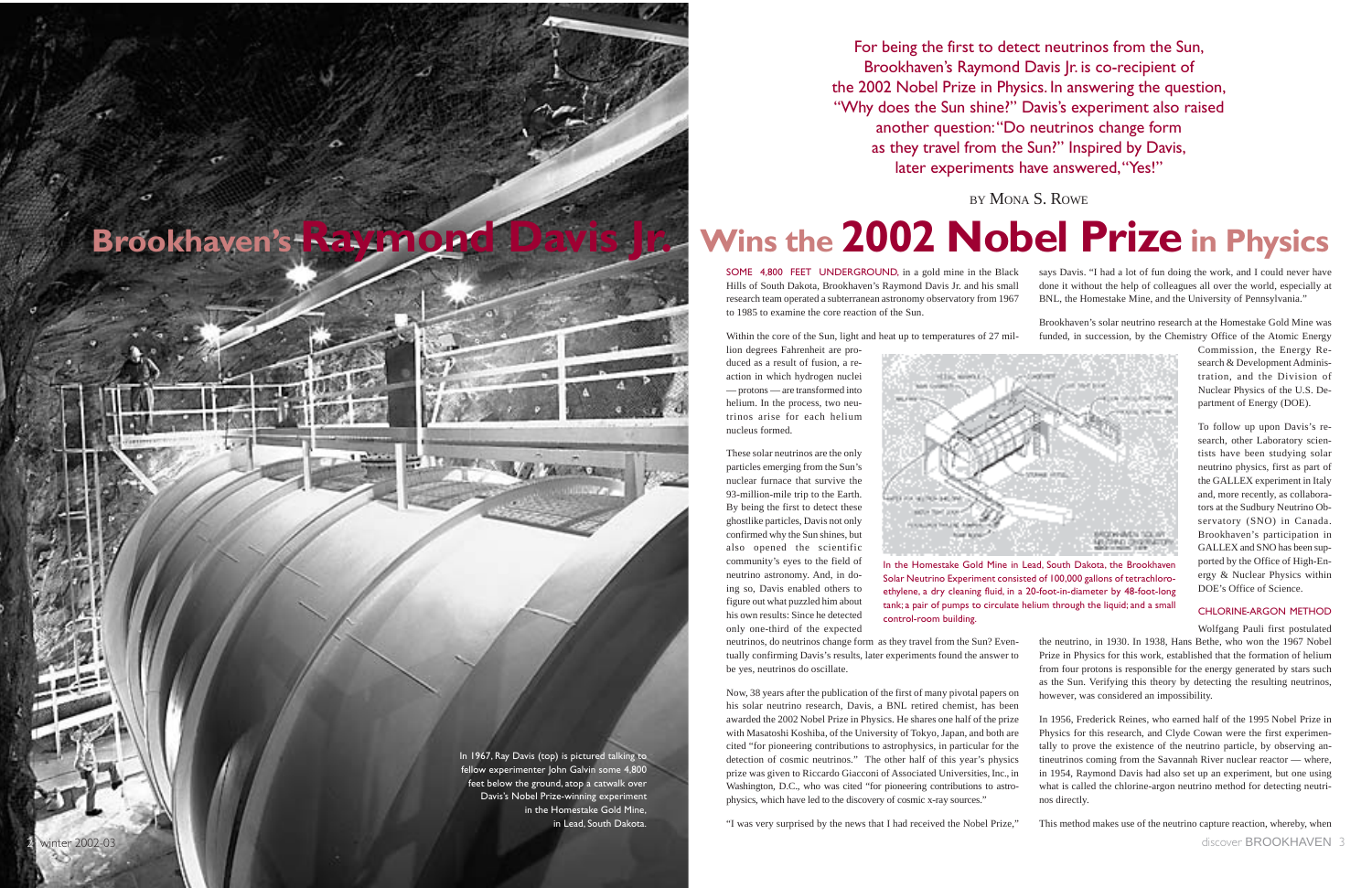#### **MORE INFORMATION**

• *paper:* "Solar Neutrinos," Physical Review Letters, March 16, 1964, volume 12, number 11, pp. 303-305 • *contact:* Mona S. Rowe, mrowe@ bnl.gov or (631) 344-5056

• *Web:* [www.bnl.gov/bnlweb/history/](http://www.bnl.gov/bnlweb/history/Nobel/Nobel_02.html) [Nobel/Nobel\\_02.html](http://www.bnl.gov/bnlweb/history/Nobel/Nobel_02.html)

an atom of chlorine-37 captures a neutrino, it becomes argon-37. As his source of chlorine, Davis used the dry cleaning fluid carbon tetrachloride, in an experimental setup developed at the Brookhaven Graphite Research Reactor.

After his Savannah River experiments helped confirm that neutrinos and antineutrinos aredifferent particles, Davis began considering an experiment to measure neutrinos from the Sun, as a way of testing the theory that hydrogenhelium fusion reactions are the source of solar energy. Again, he used the chlorine-argon detection method, but in experiments located deep within the Earth to avoid the production of argon-37 through the interaction of chlorine with cosmic rays.

"How lucky I was to land at Brookhaven, where I was encouraged to do exactly what I wanted — and get paid for it!"

Davis constructed his first solar neutrino detector in 1961, some 2,300 feet below ground in a limestone mine in Ohio. Building on this experience and testing prototype equipment in the Laboratory's swimming pool, he mounted a full-scale experiment in the Homestake Gold Mine, South Dakota.

The experimental apparatus consisted of 100,000 gallons of tetrachloroethylene, another dry cleaning fluid, in a 20-foot-in-diameter by 48-foot-long tank; a pair of pumps to circulate helium through the liquid; and a small controlroom building — all located some 4,800 feet below the surface.

aymond Davis Jr. earned a B.S.<br>and an M.S. from the University<br>of Maryland in 1937 and 1940, respectively, and a Ph.D. in physical chemistry from Yale University in 1942. After his 1942-46 service in the U.S.Army Air Force and two years at Monsanto Chemical Company, he joined Brookhaven's Chemistry Department in 1948. He received tenure in 1956 and was named senior chemist in 1964.From 1971 to 1973, Davis was a member of the National Aeronautics and Space Administration's Lunar Sample Review Board, involved in the analysis of lunar dust and rocks collected by Apollo 11 on the National Aeronautics and Space Administration's historic first flight to the moon. Davis retired from Brookhaven in 1984, but has a research collaborator appointment in the Chemistry Department. In 1985, he joined the University of Pennsylvania as a research professor, to continue experiments at the Homestake Gold Mine.

#### ONE-THIRD OF THE NEUTRINOS

Throughout the course of this research, Davis consistently found only one-third of the neutrinos predicted by standard solar theories. His results threw the field of astrophysics into an uproar, and, for nearly three decades, physicists tried to resolve what they called the solar neutrino puzzle.

Experiments in the 1990s using different detectors around the world eventually confirmed

RAYMOND DAVIS JR.

<span id="page-3-0"></span>

### **MeetRay Davis**

- 1988: for the 1962 discovery at the Alternating Gradient Synchrotron (AGS) of the muon-type neutrino, by Leon Lederman, Melvin Schwartz and Jack Steinberger.
- 1980: for the 1963 discovery at the AGS by James Cronin and Val Fitch of CP violation.
- 1976: for the 1974 discovery by Samuel C.C. Ting at the AGS and Burton Richter at the Stanford Linear Accelerator of the J/psi particle.
- 1957: for the 1956 proof of the violation of parity conservation in weak interactions, by T.D. Lee and C.N. Yang.

To detect solar neutrinos directly in<br>his Homestake Mine experiment,<br>Ray Davis made use of a neutrino capture reaction, whereby, when an atom of chlorine-37 captures a neutrino, it becomes argon-37. In the subsequent decay of argon-37 back to chlorine-37, two Auger electrons are emitted with a total energy of 2.8 kilo electron volts (keV), which Davis measured using a proportional counter.

> the large tank (background) containing about  $10<sup>31</sup>$  chlorine-37 atoms and then transferred into a proportional counter (foreground) with an active volume of approximately 0.5 cubic centimeters.

A member of the National Academy of Sciences and the American Academy of Arts and Sciences, Davis has won numerous scientific awards, including: the 1978 Cyrus B. Comstock Prize from the National Academy of Sciences; the 1988 Tom W. Bonner Prize from the American Physical Society; the 1992 W.K.H. Panofsky Prize, also from APS; the 1999 Bruno Pontecorvo Prize fromthe Joint Institute for Nuclear Research in Dubna, Russia; the 2000 Wolf Prize in Physics, which he shared with Masatoshi Koshiba, University of Tokyo, Japan; and the 2002 U.S. National Medal of Science.

process near the center wire, which is an anode, and produces signals as illustrated in the figure. On the very short time scale of a few nanoseconds, there is a clear distinction in the signal waveforms between point-like and extended ionization, which provides the unique signature that distinguishes argon-37 decays from background radiation.

the discrepancy in the number of solar neutrinos that Davis detected. Davis's lower-thanexpected neutrino detection rate is now accepted by the international science community as the first evidence that neutrinos have the ability to change from one of the three known neutrino types into another.

This characteristic, called neutrino oscillation, implies that the neutrino has mass, a property that is not included in the current standard model of elementary particles. Davis's detector was sensitive to only one type of the neutrino, the electron-type neutrino which is produced in the Sun. If these neutrinos hadchanged into the other types, then they would have seemed to have disappeared.

#### BROOKHAVEN'S FIFTH NOBEL

Davis's award is the fifth Nobel Prize in Physics won by scientists connected with Brookhaven — but the first to be awarded to a member of the Laboratory's scientific staff. The four previous Nobel Prizes were awarded for these discoveries:

### **Instrumentation Research & Development at Brookhaven**

During the first three years of the now Nobel-prize winning experiment, a "singleparameter" technique was employed to detect the Auger electrons. While this technique did produce an upper limit for the neutrino capture rate, it could not distinguish between the point-like ionization produced by the Auger electrons and the extended ionization tracks of more energetic electrons arising from gamma-ray and other background events.

To solve this problem, Lee Rogers and Veljko Radeka of Brookhaven's InstrumentationDivision employed a two-parameter tech-



nique that rejected between 85 and 98 percent of the background-radiation events. To apply this "pulse rise-time" method to Davis's experiment, the Instrumentation researchers developed low-

> noise amplification and signal processing on a nanosecondtime scale.

> The new detectionsystem was introduced in 1970, and, after one year of its operation, the first clear signal of a solar neutrino was observed. As Ray Davis has commented,



"The pulse rise-time system development gave the Homestake experiment new life," thanks to instrumentation research and development at Brookhaven Lab.

(Below) The electronic counting system developed to distinguish between argon-37 decays and background radiation shows the peak signal current ("Ampl. Diff. Pulse") as a function of energy deposited for each detected event. Red circles represent argon-37-like events, while white circles show the background-like events. The discrimination properties are shown by illuminating the counter using iron-55 x-rays for point-like ionization, and cobalt-60 gamma rays for extended ionization. The response for energies around 2.8 keV is shown in the inset.



discover **BROOKHAVEN** 5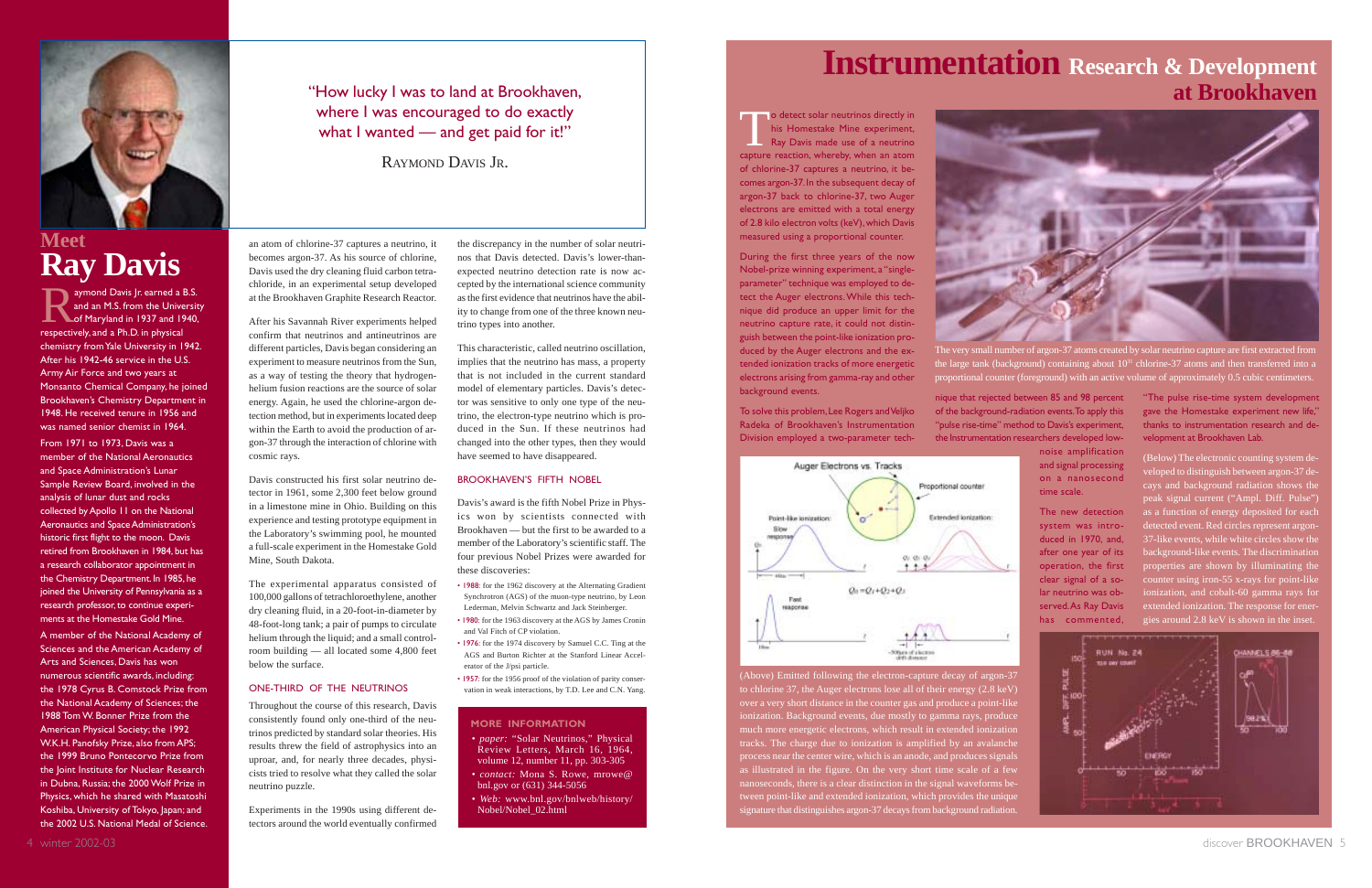### <span id="page-4-0"></span>**Introducing DOE's Nanoscience Initiative**

In 1959, physicist Richard<br>Feynman spoke to the American<br>Physical Society on how "There's Plenty of Room at the Bottom: An Invitation to Enter a New Field of Physics." Besides reviewing the difficulties of assembling things atom by atom, Feynman discussed the rewards for science, technology, and humankind that can result from the atomic levelsynthesis of new materials. As the famed American physicist said: "[I]t is something, in principle, that can be done, but, in practice, it has not been done because we are too big."

#### With the advent of scientific

instruments and facilities to investigate the world of the ultra-small — such as the synchrotrons, electron microscopes and laser accelerators found at Brookhaven — the emerging field of nanoscience as Feynman's new interdisciplinary area is now called — is being heralded as the driving force behind what will be the next industrial revolution.

Recognizing that some nanoscience research may take years, the U.S. government began investing in a National Nanotechnology Initiative in fiscal year 2001. As a leader of this initiative, the U.S. Department of Energy is building on its infrastructure of user facilities, by establishing nanoscience and technology centers around the country, at national labs such as Brookhaven.

#### "ON BEHALF OF THE U.S. DEPARTMENT OF

ENERGY, I am pleased today to officially announce our approval to begin the conceptual design of the \$85-million Center for Functional Nanomaterials here at Brookhaven."

> **OPERATING COSTS** \$35 million per year

With this statement, U.S. Secretary of Energy Spencer Abraham in June declared that DOE will establish a Northeast center for nanoscience research at the Laboratory. To be called the Center for Functional Nanomaterials and to be located next to the National Synchrotron Light Source, Brookhaven's nanocenter will be one of five such facilities to be built around the country under the U.S. National Nanotechnology Initiative (see sidebar, at left).

Nanoscience is the study of materials at ultrasmall dimensions — on the scale of a nanometer, or a billionth of a meter, which is 1,000 times smaller than a human hair. Nanoscalescience, engineering, and technology is an emerging, interdisciplinary area involving material scientists, chemists, physicists, biologists, and other researchers. Their goal: to work atom

To advance the national initiative to study the science of materials at ultra-small dimensions, the Center for Functional Nanomaterials will be built at Brookhaven Lab, next to the National Synchrotron Light Source. In announcing the center's approval, Energy Secretary Spencer Abraham affirmed the practical importance of basic science and Brookhaven's place in the world as a valuable center for scientific research.

#### BY PATRICE PAGES

# **The National Synchrotron Light Source at Brookhaven**

**PURPOSE**

To provide intense beams of x-ray, ultraviolet, and infrared light for basic and applied research in physics, chemistry, medicine, geophysics, and environmental and materials sciences.

**SPONSOR**

Office of Science, U.S. Department of Energy

**FEATURES**

• Two electron synchrotron storage rings that produce beams of x-ray, ultraviolet, and infra-

red light

• 85 beam lines for experiments • An array of sophisticated imaging techniques

**FACILITY USERS**

more than 2,500 per year from over 400 universities, research institutions, corporations, and other government laboratories in the U.S. and abroad.

**COMPLEMENTARY DOE FACILITIES**

• Advanced Photon Source at Argonne National Laboratory

• Advanced Light Source at Lawrence Berkeley National Laboratory

• Stanford Synchrotron Radiation at the Stanford Linear Accelerator Center

**WEB ADDRESS**

[nslsweb.nsls.bnl.gov/nsls](http://nslsweb.nsls.bnl.gov/nsls/)

by atom, molecule by molecule to design and assemble new structures, materials that have desired properties and functions.

For example, it is thought that nanoscience research and development will result in improved solar energy conversion, lighting, and lightweight materials, all of which will reduce energy costs.

In addition, nanoscale technology may enable improvements in the early detection of cancer, the speed and capacity of computers, and the development of objects not yet imagined to very exact specifications, to meet a variety of technological challenges.

Abraham announced his good news — giving the go-ahead for the Laboratory's first project to construct a new scientific facility since the building of the Relativistic Heavy Ion Collider — during his first visit to Brookhaven, which the Energy Secretary made with DOE Office of Science Director Raymond Orbach.

The design of the nanocenter at the Laboratory

is expected to start in fiscal year (FY) 2004, with commissioning planned for FY2007. The project's preliminary cost estimate is \$70-85 million. The conceptual design report for the center is being prepared under the Office of Science, so that construction funding can be requested from Congress.

Following the announcement, Abraham received a standing ovation from an audience of Brookhaven employees, facility-users, and other guests, as they showed their enthusiasm for a new scientific facility that allows the Laboratory to become a major player in a new field.

"Nanoscience offers the potential for a second Industrial Revolution," Abraham said. "The implications are enormous. That is why we are so serious about America's leading the way in nanoscience.

"With the nanoscience center which we launchtoday, Brookhaven is on track to remain one of America's, and the world's, most valuable centers for scientific research," Abraham concluded.

#### NANOSCIENCE EXPERTISE

As Abraham elaborated, Brookhaven's new center will be a user facility open to researchers in a range of disciplines from across the country and around the world, who will gain access to the nanocenter's state-of-the-art instrumentation and equipment through a peerreview process.

"When this center is complete, physicists, chemists, materials scientists, and biologists will work with computer scientists and engineers to explore the world atom by atom," added Abraham.

"You need major facilities for this kind of work, with the best new technology and the best minds that America has to offer," the Secretary continued. "We have all of this here at Brookhaven."

To advance the study of nanoscale materials, Brookhaven will exercise three major strengths, which are based on the Laboratory's expertise, experience, and existing facilities:

1. The Laboratory operates three key facilities for studying the properties of nanomaterials.

"With the nanoscience center whichwe launch today, Brookhaven is on track to remain one of America's and the world'smost valuable centers for scientific research."

U.S. DEPARTMENT OF ENERGY SECRETARYSPENCER ABRAHAM



# **Energy Secretary Abraham Gives Nanocenter Go-Ahead**

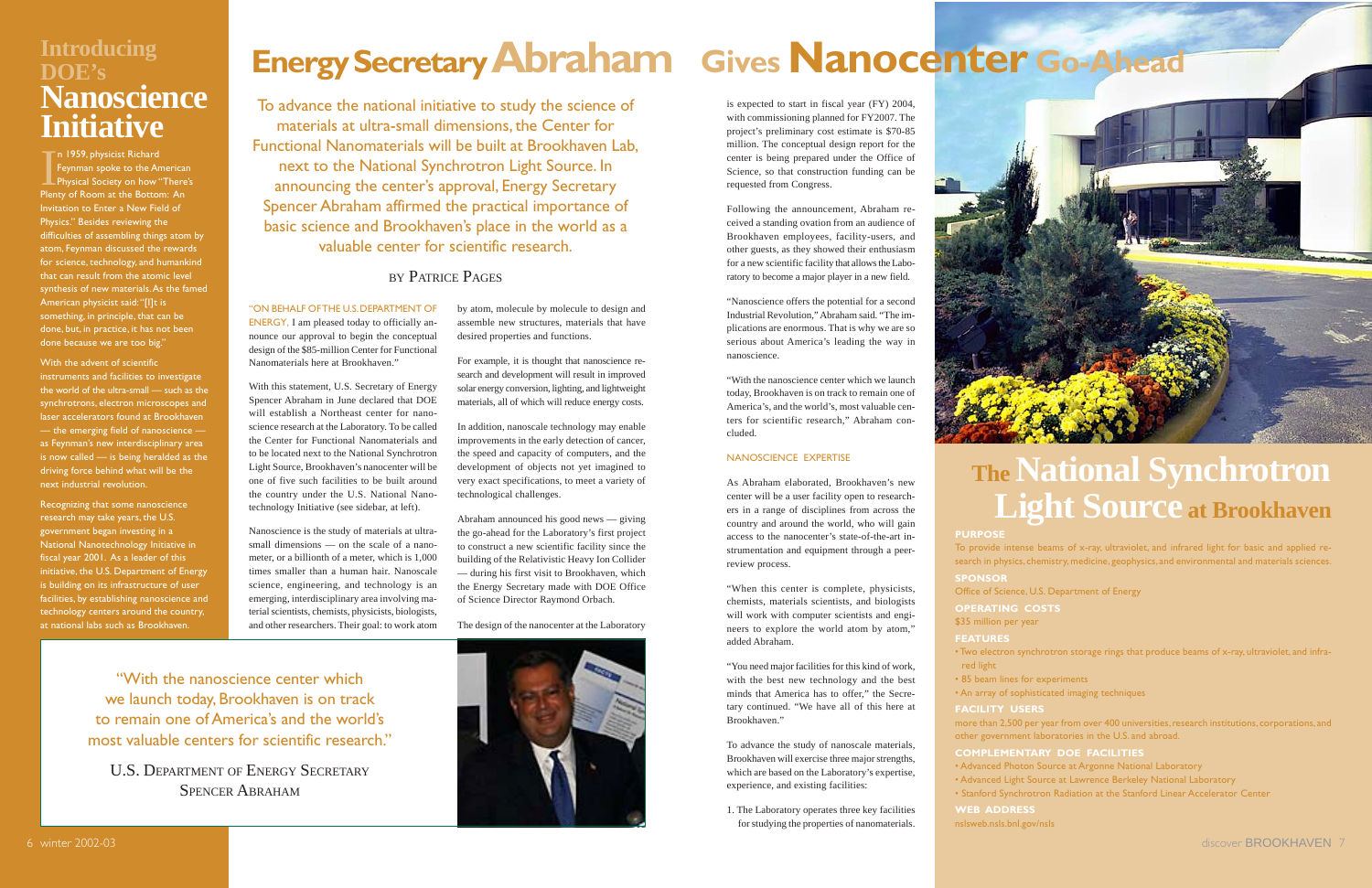#### **MORE INFORMATION**

- Department of Energy
- *document*: "Nanoscale ScienceResearch Center for Functional Materials at Brookhaven National Laboratory" Proposal for Approval of Conceptual Design, March 2001
- *contact:* John Taylor, Special Assistant to the Associate Laboratory Director for Basic Energy Sciences, jtaylor @bnl.gov or (631) 344-7005
- *Web:* [www.bnl.gov/cfn](http://www.bnl.gov/cfn)

- 
- energy-loss spectrometer, holography unit
	-

**PURPOSE**

**SPONSOR**

### **FUNDING**

#### **FEATURES**

### **Facility TheTransmission Electron Microscope**



**FACILITY USERS WEB ADDRESS**

#### **PURPOSE**

**SPONSOR**

Office of Science, U.S. Department of



- 
- **COLLABORATING INSTITUTIONS**
- 

#### **OTHER BNL FACILITIES**

- 
- Cobalt-60 gamma source for continuous

#### **WEB ADDRESS**

The Center for Functional Nanomaterials (at right) at Brookhaven will be a 78,000 square-foot, two-story building of laboratories and offices located adjacent to the National Synchrotron Light Source (NSLS) (left, front) and the Instrumentation Division (left, back). The center will feature five laboratory clusters, a theory and computer center, and stations dedicated to nanoscience experiments to be conducted at the end of NSLS beam lines.

In addition to Brookhaven's long-standing affiliation with Stony Brook University which is the largest academic user of the Laboratory's facilities and a member of Brookhaven Science Associates —Brookhaven will expand its nanoscience collaborations with faculty at universities in the Northeast.decrease the control with the material state of the control of the control of the control of the control of the control of the control of the control of the control of the control of the control of the control of the cont

#### <span id="page-5-0"></span>These facilities are —

• NATIONAL SYNCHROTRON LIGHT SOURCE(NSLS): One of the world's most widely used scientific facilities, the NSLS is host to more than 2,500 guest researchers from nearly 500 universities, laboratories, and corporations. They use its very bright beams of x-rays, ultraviolet, and infrared light to reveal the structure and function of a range of physical materials and biological specimens.

- LASER ELECTRON ACCELERATOR FACILITY(LEAF): The fastest device in the U.S. for studying the rates and energetics of chemical reactions induced by pulses of electrons, LEAF is ideal for investigating the transport of charge between molecules while they react.
- TRANSMISSION ELECTRON MICROSCOPE (TEM): The best of its kind in the U.S. and one of three such microscopes in the world, TEM is used to visualize the electronic, magnetic, and optical properties of materials down to the atomic level.
- 2. Brookhaven's scientific staff and facilityusers have a long history of achievement in understanding the structure and function of materials. For instance, Brookhaven scientists have accomplished and are continuing research into the structure and self-assembly of what are called organic thin films, which are essential components of coatings, computer displays, and organic based electronics.

What's more, by looking inside the crystals of materials, Laboratory researchers have



### **The Laser Electron Accelerator Facility**

dredth of an atom's width, which is ten times

better resolution than previously accomplished. This understanding will allow scientists to control how the lattice shifts as the crystal is manipulated to introduce desirable electronic, optical, or magnetic traits.

Also, Brookhaven researchers have developed methods to make nanocatalysts, for instance, to speed up chemical reactions within a car's catalytic converter or during the production of antifreeze.

3. With its user-facilities and collaborative research, the Laboratory is, respectively, a resource for and a partner in university- and industry-based research in the Northeast.

In fact, many of these universities are per-

forming National Science Foundation funded research complementary to that at Brookhaven.

And, since its start, the NSLS has hosted the materials science beam lines and staff scien tists of corporations such as Dupont, Exxon- Mobil, IBM, and Lucent. These companies and others will expand their role and research as the nanoscience center is established.

#### SIX PROJECT AREAS

The work at the nanocenter at Brookhaven will be focused in six project areas:

- STRONGLY CORRELATED METAL OXIDES: Since many superconductors, which are materials that, below a cer tain temperature, can conduct electricity with no resis tance, are metal oxides, understanding how they operate at the nanoscale may lead to their everyday use to pro vide much less expensive electrical power.
- MAGNETIC NANOASSEMBLIES: Because the spin of electrons and nuclei are responsible for magnetism, learn ing how to manipulate magnetic materials on the nanoscale may increase the storage capacity and retrieval speed for magnetic storage devices such as computers, CDs, and more.

• NANOCATALYSTS: By changing the structure and func-

thereby reducing the cost and environmental impact of existing products and processes, and increasing the development of new, energy-efficient, environmentally friendly goods and methods.

- CHARGE INJECTION & TRANSPORT: Understanding the transfer of electrons between molecules within a material at the nanoscale is important in creating more sophisticated electronics and other devices, such as photonics, which convert light into electricity.
- NANOMETER-THICK ORGANIC FILMS: Improving the physical and chemical properties of organic films that are used in protective coatings, sensor equipment, and more may result from developing a nanoscale understanding of how the molecules within the film interact with each other and with the molecules of the substrate on whichthe films are grown.
- NANOSCIENCE APPLICATIONS: Brookhaven scientists, university researchers, and their industrial partners will explore ways to apply the knowledge gained within the above five project areas, to develop new devices and processes for the benefit of humankind.

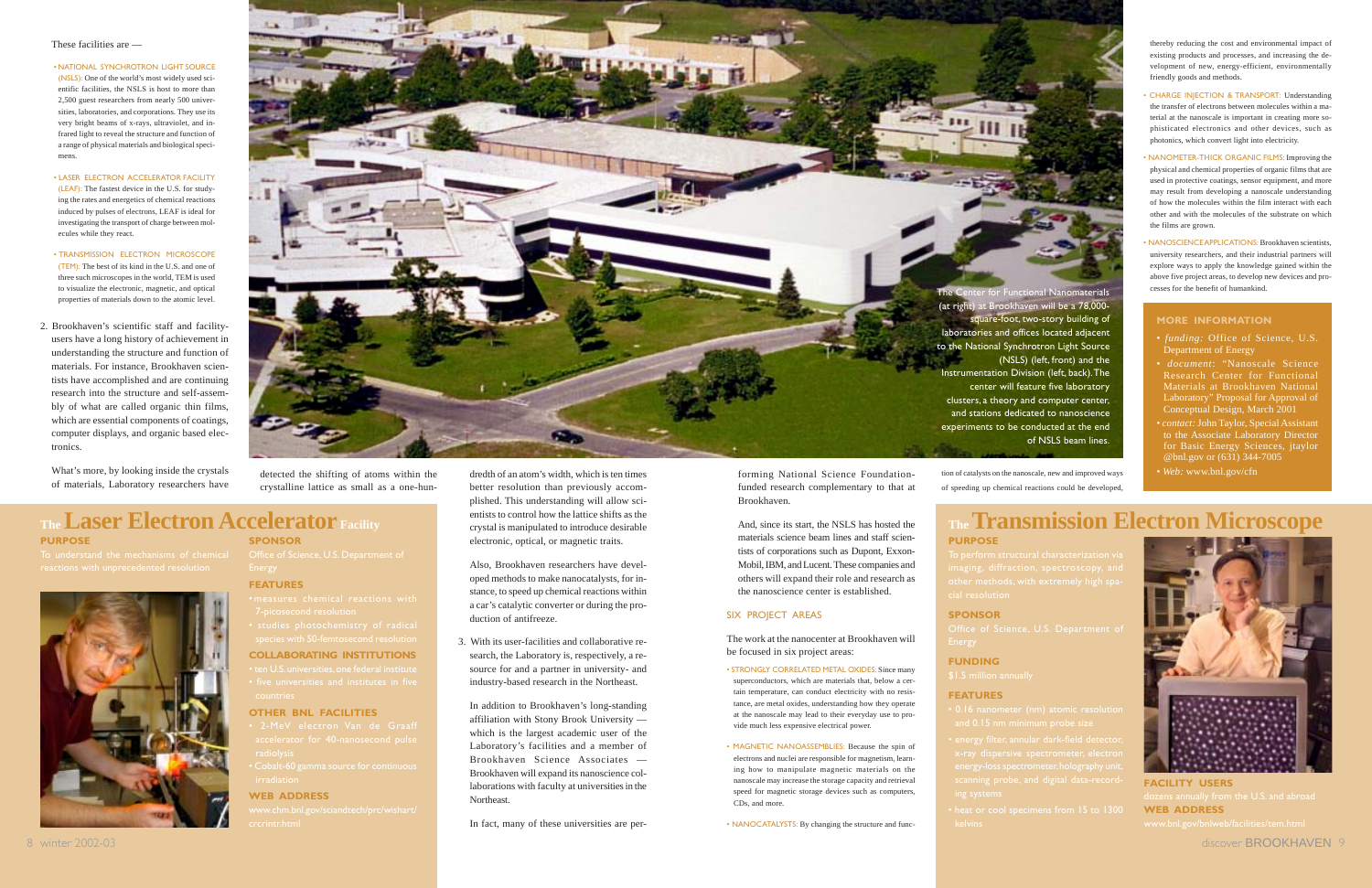While many parents may not be aware of the abuse of inhalable household products, children are. In fact, according to a recent national survey, some two million American children and teens have reported inhaling solvents to experience a high at least once in their lives.

However, many abusers are unaware of the destructive physiological and psychological consequences of inhalant abuse on the body and brain, including long-term organ damage and what is called sudden sniffing death syndrome.

Inspired by questions from schoolchildren about the negative effects of huffing, Brookhaven Lab scien-

INHALANT ABUSE, OR "HUFFING," is the intentional breathing of gases or vapors to get "high." Inhalants that can be huffed include such common household products as spray paint, hairspray, and nail polish. They are legal, easily obtained at home or stores, and free or inexpensive. No dealers or paraphernalia are involved, and use can occur anywhere.Images from this study, which was performed using positron emission tomography on animals, reveal why solvents such as toluene are so addictive. The images show that toluene moves rapidly into the brain, initially affecting the same brain regions as do cocaine and other abused drugs. Toluene then spreads more generally to the entire brain before being cleared rapidly from the body via the kidneys.

tists have produced the first images showing what parts of the brain and body are most affected by toluene, a clear, sweet-smelling liquid solvent found in many of the paints, fingernail polishes, and adhesives abused by huffers.

According to a recent national survey, some two million American children and teens have reported inhaling solvents to experience a high at least once in their lives.

Inspired by the questions from schoolchildren about the negative effects of inhalant abuse or "huffing," Brookhaven Lab scientists have produced the first images showing what parts of the brain and body are most affected by toluene, one of the solvents misused by inhalant abusers. These images reveal why solvents are so addictive.

BY KAREN MCNULTY WALSH

"This affinity for brain regions associated with reward and pleasure, as well as the solvent's quick uptake and clearance, may help to explain why inhalants are so commonly abused," says Brookhaven chemist Madina Gerasimov, who is the lead author of the journal paper reporting the study's results.

"For the first time, we have shown in living animals where the most commonly used solvent goes in the brain and the whole body," adds Brookhaven neuroanatomistStephen Dewey, a coauthor. The study was funded by the U.S. Department of Energy and the National Institute on Drug Abuse.

#### REGIONAL DISTRIBUTION EQUALS GLOBAL EFFECTS

To label the toluene, Brookhaven chemists replaced some of the compound's carbon atoms with a radioactive isotope, carbon-11. This

# **to the Abuse of Inhaled Solvents**

These brain scans show wheretoluene, a common solvent, goes in the brain 2 minutes after injection. The red end of the scale indicates the highest concentration. The image below shows how toluene quickly enters the brain's striatal region (two arrows), which is associ-





ated with reward and pleasure. The image above shows how toluene enters deep cerebellar nuclei, which are involved in voluntary movement. These findings agree with clinical evidence that toluene "huffers" experience a rapid "high" and suffer neurological symptoms, such as a lack of coordination andslurred speech.

# <span id="page-6-0"></span>**Brain-Imaging Study Offers First Clues**

Brookhaven chemist Madina Gerasimov, who is lead author of the journal article describing the first brain imaging of "huffing," and her colleague, neuroanatomist Stephen D**ewey, who is one** of the paper's co-authors.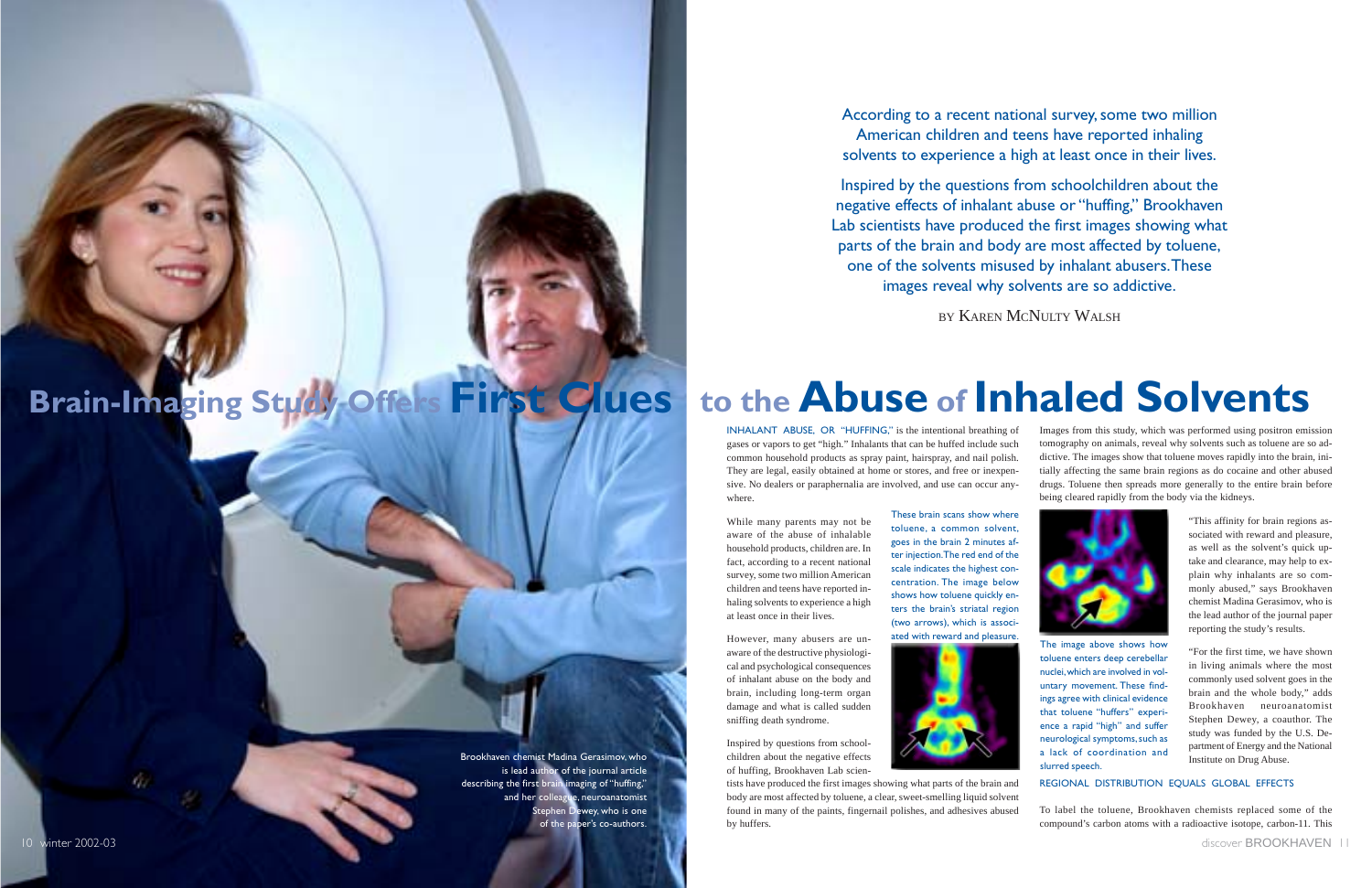### **Positron Emission Tomography at Brookhaven**

ositron emission tomography (PET) is an imaging method used to track the re-<br>gional distribution and kinetics in the living body of chemical compounds labeled<br>with short-lived, positron-emitting isotopes. A positron emitte light-element radioisotopes travels only a short distance from the nucleus before interacting with an electron and annihilating. This produces two 511-kilo-electron-volt photons emitted in opposite directions, which are of sufficient energy to penetrate the body. These photon pairs allow the radiotracer to be located by triggering detector pairs within PET's circular array, which is placed around the region of the body under study.

In the inhalant study, the radiotracer was carbon-11-labeled toluene. This is the first study allowing scientists to trace the pharmacokinetics of this common industrial solvent as it moves through the body. The Brookhaven team is already applying for grants to label other solvents and study their pharmacokinetics, first in animals and then in human beings. Laboratory researchers are also working to develop a method to study these chemicals in inhaled as well as injected form, to further their understanding of the mechanisms of solvent intoxication and addiction.

successfully accomplished, Gerasimov, Dewey, and their colleagues are collaborating on additional studies of the effects of other solvents in animals and human beings.

Formerly a doctor of dental surgery in Russia, Madina Gerasimov came to the United States in 1993. She earned amaster's degree in medicinal chemistry from Purdue University before joining Brookhaven Lab in 1998.

Gerasimov has collaborated withDewey and others on many of the Laboratory's addiction studies. She has a college-age son, and she enjoys reading and working out. Gerasimov has been accepted by the medical school of New York University, where she will matriculate in fall 2003.

Stephen Dewey did his undergraduate work in biology and chemistry at Fairleigh Dickenson University, earned a Ph.D. in anatomy from the University of Iowa, performed postdoctoral work in neurology at Stony Brook University, and joined Brookhaven's staff in 1986.

Married and the father of two children, he enjoys teaching, writing, and riding his motorcycle — when not speaking to children in the local schools about hisresearch into the causes and resultsof addiction.



 *• funding:* Office of Biological & Environmental Research, Office of Science, U.S. Department of Energy; National Institute on Drug Abuse, National Institutes of Health *• paper:* "Study of Brain Uptake and Biodistribution of an Abused Inhalant Using PET and a Novel Radiotracer [11C]Toluene," Life Sciences, April 26, 2002, volume 70, issue 23, pp. 2811-2828

"This work came directly from questions raised by local schoolchildren, which speaks to our ongoing dedication to helping the community, especially its youngest members."

STEPHEN DEWEY

radiolabeled toluene was then injected into the experimental animals. The scientists used injection rather than inhalation as an administration route so that they would know precisely how much toluene the animals were given.

This study was really born out of<br>my going to local elementary<br>schools, where, since 1995, I've been giving talks about Brookhaven's addiction research," says neuroanatomist Stephen Dewey.

Since toluene evaporates quickly and since the carbon-11 radioisotope used to label it for the imaging studies has a short half-life, she had to work quickly. "It was very challenging," she says.

The level of the radioisotope was then measured using a positron emission tomography (PET) camera, which picks up the radioactive signal. The PET camera shows exactly where the toluene is located in the body and tracks its location over time. Other tissue-sampling methods were used to track the toluene as well.

The scientists were surprised by the findings. "I couldn't believe it," comments Dewey. "The theory has always been that the effects of solvents would not be very specific — that if you breathe them in, they'd go everywhere equally."

"But, in fact, it looks as if there's a regional distribution," Dewey continues. "They first go to specific regions associated with reward and pleasure, just like other abused drugs. But, then, over time, they redistribute." The initial specificity for the brain's reward centers may help to explain the addictive potential of inhalants, while the redistribution to the entire brain seems to mirror clinical changes observed in huffers.

Unlike other drug abusers, whose reward centers have become damaged, "Huffers have a much more global disease," Dewey explains, since they undergo changes in areas of the brain that may interrupt normal learning and memory more quickly than do users of other drugs.

#### ADVANCEMENT OF RADIOCHEMISTRY

In addition to offering insight into the nature and effects of inhalant abuse, Gerasimov says, this study is also a technical advance in radiochemistry. "It's the first time chemists have labeled and purified a solvent for imaging," she explains.

This new ability may open up a whole new field of study into the effects of a wide array of solvents found in common, everyday products from cleaning fluids to hairsprays. Studying solvent distribution in the brain and body is something to consider, as "There isn't a person among us who isn't exposed to solvents," Dewey said.

#### **MORE INFORMATION**

*• contact:* Madina Gerasimov, madina@bnl.gov or (631) 344-4383; Stephen Dewey, sld@bnl.gov or (631) 344-4395

*• Web:* [www.bnl.gov/bnlweb/pubaf/pr/2002/bnlpr041502.htm](http://www.bnl.gov/bnlweb/pubaf/pr/2002/bnlpr041502.htm)



<span id="page-7-0"></span>

### **MeetStephen Dewey and MadinaGerasimov**

Following his talks, children as young as fourth and fifth graders would sometimes ask him about huffing. "After about the third or fourth time thatsomeone asked me, I proposed that we develop a way to label and image solvents, which seem to be a 'gateway' drug of abuse for some young children," explains Dewey.

He then asked his colleague Madina Gerasimov if she thought it were possible to label the solvent. While Gerasimov told Dewey, "No one had ever done this before," that did not mean that it could not be done.

With solvent-labeling and the first study *(continued on page 13, right column)* MADINA GERASIMOV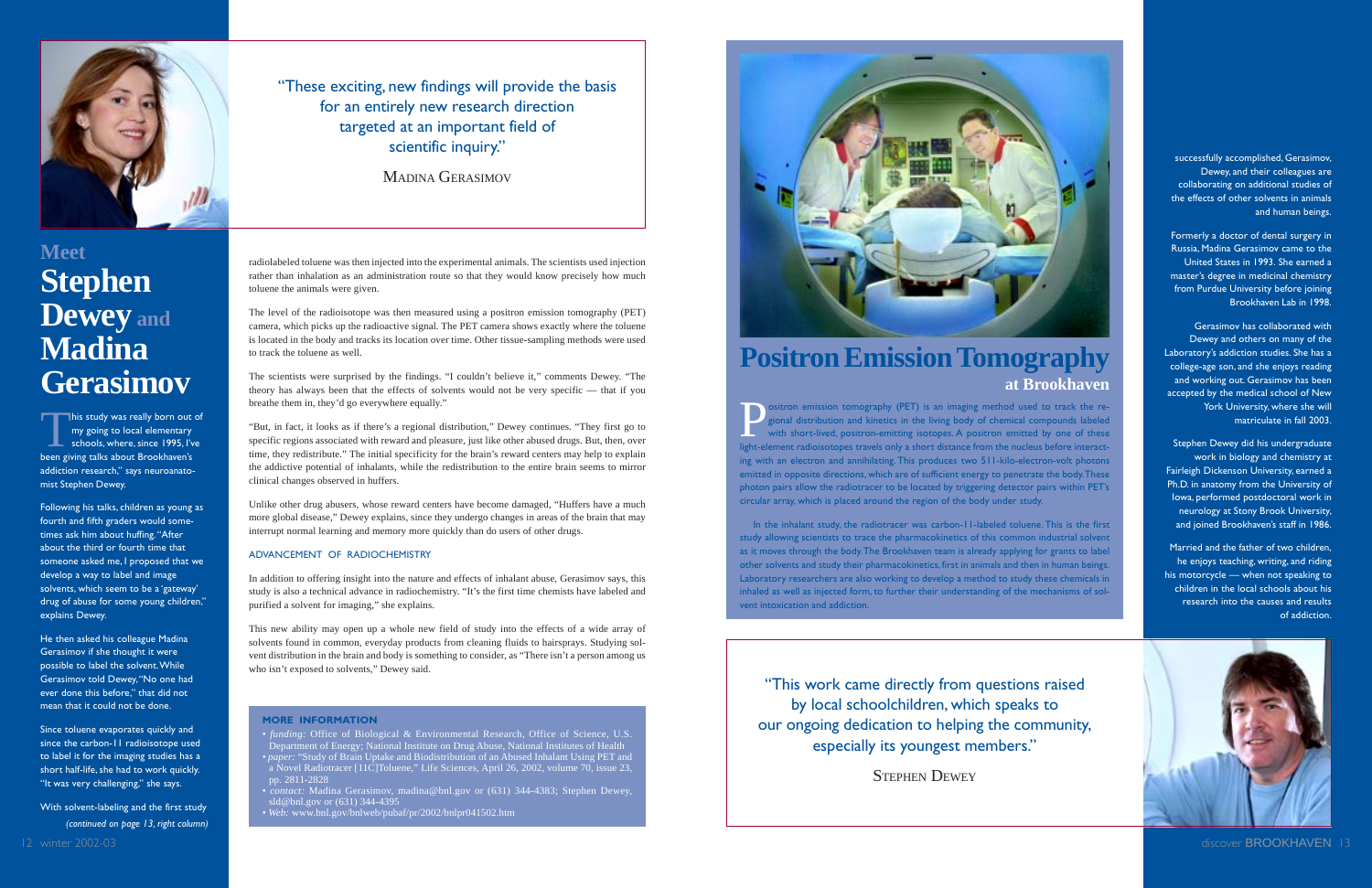<span id="page-8-0"></span>Atmospheric scientists have long suspected that aerosol particles from industrial processes increase the brightness of clouds, resulting in greater reflection of sunlight and cooling of the Earth's climate. Now, using direct satellite observations and a computer-based atmospheric chemical transport model, Brookhaven Lab scientists and their university collaborators demonstrate that the brightening effect is real.

BY KAREN MCNULTY WALSH

MINUTE PARTICLES SUSPENDED IN THE ATMOSPHERE, aerosols result from active volcanos, desert dust, and many human activities, including the ever-increasing burning of fossil fuels that began with the Industrial Revolution. Because clouds form when water vapor condenses on the ever-present aerosols, it has been long known that clouds owe their existence to these atmospheric particles.

By reflecting or absorbing sunlight, aerosols have long been thought to have an important direct and indirect effect on the Earth's climate, by influencing the amount of heat and light coming to the Earth from the Sun.

Now, scientists at Brookhaven Lab and their collaborators at Purdue University have determined that the brightness of clouds actually depends upon aerosol particles. This finding is important because the brighter the cloud, the more sunlight that is reflected away from the Earth, and the cooler the climate.

Using funding from the U.S. Department of Energy and the National Aeronautics and Space Administration, the Laboratory's Stephen Schwartz and his collaborators at Brookhaven and Purdue University used experimental data to demonstrate this cloud-brightening effect on a geographic scale the size of an ocean basin. An atmospheric chemist, Schwartz and his colleagues accomplished this by combining satellite measurements of cloud brightness, water content, and other variables with calculations of atmospheric aerosols.

Before, says Schwartz, it was only a supposition that aerosols had an impact on cloud brightness, and that supposition was based largely on computer-model calculations instead of on data from experimental observation.

This new understanding of the relationship between aerosols and cloud brightness, the researchers say, can now be used in assessing the magnitude of global climate change resulting from human activity since the Industrial Revolution.

"Our study provides a method of quantifying the cloud-brightness phenomenon globally over the past 15 years using archived satellite data," explains Schwartz. "Once this is done, we will have a much better idea of the true magnitude of the greenhouse effect."

The greenhouse effect is caused by carbon dioxide, methane, and other atmospheric gases, which trap heat from the Sun in the Earth's atmosphere, causing it to act like a greenhouse in keeping the world's climate warm. Because of the increase in the atmospheric concentration of these greenhouse gases, the greenhouse effect is thought to have been increasing since the Industrial Revolution and, therefore, affecting the global climate.

"We're not saying that, by increasing cloud reflectivity, aerosols can counteract the greenhouse effect," adds Schwartz, "but, rather, that we need to know how much of a cooling effect they do have so that we can have a clearer picture of the greenhouse effect. To whatever extent aerosols are offsetting greenhouse warming, then the offset is

#### TWO WEEKS IN APRIL 1987

Typically, aerosols are present in the lowest 3 to 4 kilometers above Earth's surface, and they precipitate out of the atmosphere in about a week after their emission from either a natural or human-made source.

One difficulty of measuring the effect of aerosols is knowing their concentration. Explains Schwartz, "Because of their short residence time, aerosols are highly variable as a function of location and time, which makes it tough to measure their concentrations on a global scale."

## **Quantifying Cloud Brightness May Help Gauge**

Benkovitz, who is a chemical engineer, have been working for more than a decade to develop and refine a computer-based, atmospheric chemical transport model to calculate aerosol distribution. Their model uses archived data from weather prediction models to track the distribution of aerosols from industrial sources within various parts of the atmosphere.

"This model is the key to knowing where and when to look for the aerosol effect," comments Schwartz.

By analyzing data from their model, the Brookhaven-Purdue team identified two episodes during April 1987 when the modeled concentration



The images above show amounts of sulfate aerosol over the North Atlantic from April 2 to 8, 1987, as calculated by Brookhaven's computer-based,



the unseen part of the greenhouse 'iceberg.' "



atmospheric chemical transport model. The aerosol amount in the indicated area peaked on April 5. Satellite measurements confirm theoretical predictions



of enhanced cloud reflectivity for a given liquid water path in the clouds coinciding with increased amounts of aerosol. These observations point the

way to measuring quantitatively cloud brightening by aerosols on global scales and, thus, determining the resultant cooling effect on climate.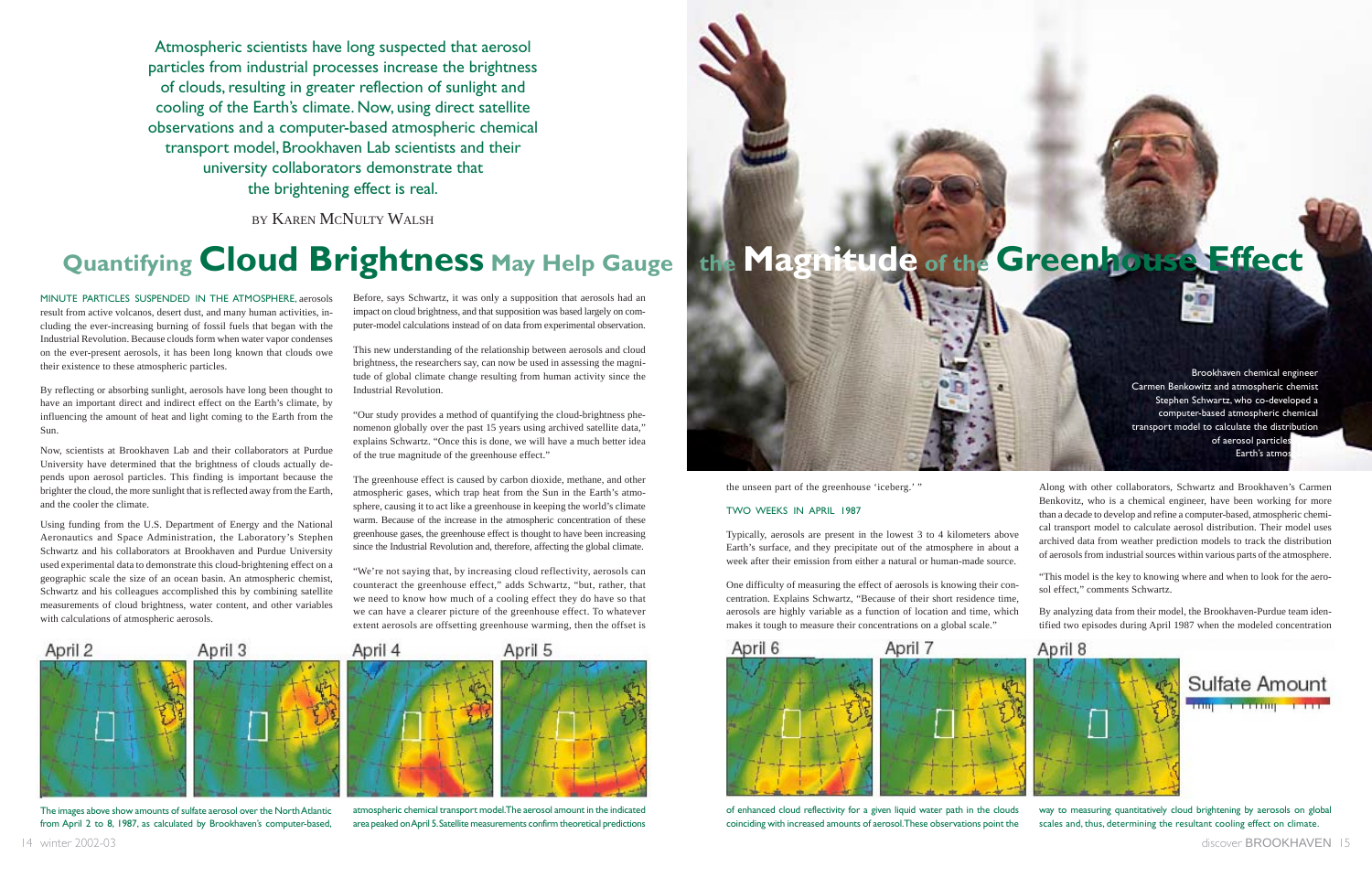of sulfate aerosol over the North Atlantic Ocean — which is far from any local sources of aerosol emission — first increased significantly, and then decreased over the course of about a week. These large variations in aerosol concentration and the fact that there were no high-atmosphere clouds to obscure sunlight during these events made them ideal episodes for studying the effect of aerosols on cloud brightening.

The next challenge was to get the data on cloud brightness for that area over the same time period.

To do this, the scientists retrieved satellite measurements of radiance, which is how much light the clouds reflect, at two different wavelengths. They then used these measurements to derive important cloud properties, in particular the optical depth, which is a value related to how much light is transmitted through the cloud, and the liquid water path, which is the amount of liquid water in the cloud. The researchers were also able to analyze how these variables were related to one another, and how one variable changed as a function of the other.

# **Cloud Reflectivity Versus Cloud Water**

tmospheric chemist Stephen<br>Schwartz has had his head in<br>Cloud chemistry since joining Brookhaven Lab's Atmospheric Sciences Division in 1975.

> The findings show that, for a given liquid water path, cloud reflectivity was indeed higher on the days with higher aerosol content than on the days with lower aerosol levels. "If the effect is as widespread as we think it is, then it would produce quite a substantial cooling effect on climate," states Schwartz.

#### AEROSOLS VERSUS GREENHOUSE GASES

Could aerosols be deliberately employed to offset the greenhouse effect?

"This is an attractive thought," comments Schwartz, "but it cannot work in the long run because aerosols are so short-lived in the atmosphere, whereas greenhouse gases accumulate over time. An ever-increasing amount of aerosols would be required. We'd never solve the long-term problem."

Also, says Schwartz, the aerosol effect may have a different geographical distribution from the greenhouse effect, and "the consequence of this mismatch is unknown." One key to assessing the overall impact of aerosols, concludes the Brookhaven atmospheric chemist, will be the further development of the satellite-based measurements.

### **MeetStephen Schwartz**

Schwartz's early days at the Laboratory were devoted to learning about how cloud chemistry might affect acid rain. "There wasn't much known at that time, so we pretty much had to invent the field," he explains. Schwartz divided his time among doing chemistry experiments in the lab, analyzing data collected in the field, and representing the data in models.

- emissions of sulfates and precursor chemicals, principally sulfur dioxide (SO<sub>2</sub>) from industrial sources such as power plants and natural sources such as volcanoes, and dimethylsulfide from marine organisms
- the location and intensity of these emissions
- weather data that account for how these chemicals are transported and influence the chemistry of these materials and their removal from the atmosphere
- $\bullet$  the chemical reactions that transform  $\mathrm{SO}_2$  and other precursors into various sulfates in the clouds.

Now Schwartz focuses on clouds at both the microscopic level — how individual cloud droplets form around tiny particles — and the global level how aerosol particles affect cloud brightness and, ultimately, Earth's climate. "It's very interesting science, and science that is relevant to ourcountry and the world," he comments.

Schwartz earned a bachelor's degree in chemistry at Harvard University and a Ph.D. in physical chemistry from the University of California, Berkeley. Before coming to Brookhaven, he taught chemistry at Stony Brook University. Married to a retired school teacher with two grown children, he enjoys giving talks on atmospheric chemistry to students and other Laboratory visitors.

#### **MORE INFORMATION**

The figure below shows cloud reflectivity for individual pixels in the study area, which is the region outlined on the map (see pages 14 and 15, bottom), plotted as a function of the amount of liquid water in the cloud in region outlined on the map (see pages 14 and 15, bottom), plotted as a function of the amount of liquid water in the cloud in that pixel. The more cloud water, the brighter the clouds as seen by the satellite from above, which corresponds to darker clouds as seen from below.

- *funding:* Office of Biological & Environmental Research, Office of Science, U.S. Department of Energy; National Aeronautics and Space Administration
- *paper:* "Aerosol enhancement of cloud albedo shown by satellite measurements and chemical transport modeling," Proceedings National Academy of Sciences, February 19, 2002, volume 99, issue 4, pp. 1784-1789
- *contact:* Stephen E. Schwartz, ses@bnl.gov or (631) 344-3100
- *Web:* [www.bnl.gov/bnlweb/pubaf/pr/2002/bnlpr022802.htm](http://www.bnl.gov/bnlweb/pubaf/pr/2002/bnlpr022802.htm) and [www.ecd.bnl.gov/steve/](http://www.ecd.bnl.gov/steve/schwartz.html) [schwartz.html](http://www.ecd.bnl.gov/steve/schwartz.html)

# **Brookhaven's Atmospheric Chemical Transport Computer Model**

ONCE SCIENTISTS RECOGNIZED THE POTENTIAL for aerosols to influence cloudproperties and the potential global magnitude of this influence, they needed a way to quantify the effect. So, Brookhaven researchers developed a computer-based, atmospheric chemical transport model to calculate sulfate concentrations as a function of location, date, and time, so they would know where to look for the aerosol effect.

The model divides the atmosphere into roughly 800,000 model grid cells, each of which is 1° latitude by 1° longitude from the equator to 82° north latitude over the Northern Hemisphere, with 27 layers of cells in the vertical direction from the surface up to an altitude of about 16 kilometers, or roughly 50,000 feet.

The sulfate concentration must be calculated in each grid cell, taking into account the many processes responsible for sulfate concentrations in the atmosphere, including:

The program runs for six weeks at a time, allowing scientists to predict sulfate concentrations. The model has been extensively evaluated by comparison with measurements at air quality stations throughout the Northern Hemisphere.



*discover BROOKHAVEN*is published in the fall, winter, and spring by the Community, Education, Government & Public Affairs Directorateof

**BROOKHAVEN NATIONALLABORATORY**

**•**

EDITOR: Marsha Belford

WRITERS: Patrice Pages, Mona S. Rowe, Karen McNulty Walsh

PHOTOGRAPHER: Roger Stoutenburgh

MARGE LYNCH, Assistant Laboratory Director for Community, Education, Government & Public Affairs

MONA S. ROWE, Manager, Media & Communications Office

**•**

#### **DISCOVER BROOKHAVENFOR YOURSELF**

Brookhaven Lab is not only a national resource, but also a wonderful site to see — just ask the 25,000 community members, Long Island tourists, science enthusiasts, business and technical professionals, and schoolchildren and parents who visit the Laboratory each year.

Visit Brookhaven in person or via the World Wide Web at www.bnl.gov. For more information about Brookhaven, contact the Laboratory at pubaf@bnl.gov or (631) 344-2345.



.<br>nanaged for the U.S. Department of Energy by Brookhaven Science Ass a company founded by Stony Brook University and Battell

<span id="page-9-0"></span>"So that we can make sensible policy decisions about energy use, we must understand fully the greenhouse effect, which means understanding the influence of aerosols on atmospheric processes."

STEPHEN SCHWARTZ



The high variability in cloud water amount makes it difficult to discern the brightening influence of aerosols. However, the brightening effect is made evident by plotting the cloud reflectivity as a function of the amount of liquid water and comparing the data for days with different sulfate levels (April 5, blue = high sulfate; April 7, red = somewhat lower sulfate; and April 2 green = low

sulfate). For a given amount of cloud water, clouds reflect more sunlight on days with more sulfate aerosol (April 5) than on the other two days. The more aerosol present on a given day, the more cloud droplets, and, hence, the smaller the drops are for a given amount of cloud water.

More, smaller drops have been hypothesized to lead to increased reflectivity. This hypothesis is represented by the black curves drawn for different cloud-drop radius values. The present study uses satellite data to confirm this hypothesis and to measure the increase in

reflectivity quantitatively.



*a passion for discovery*